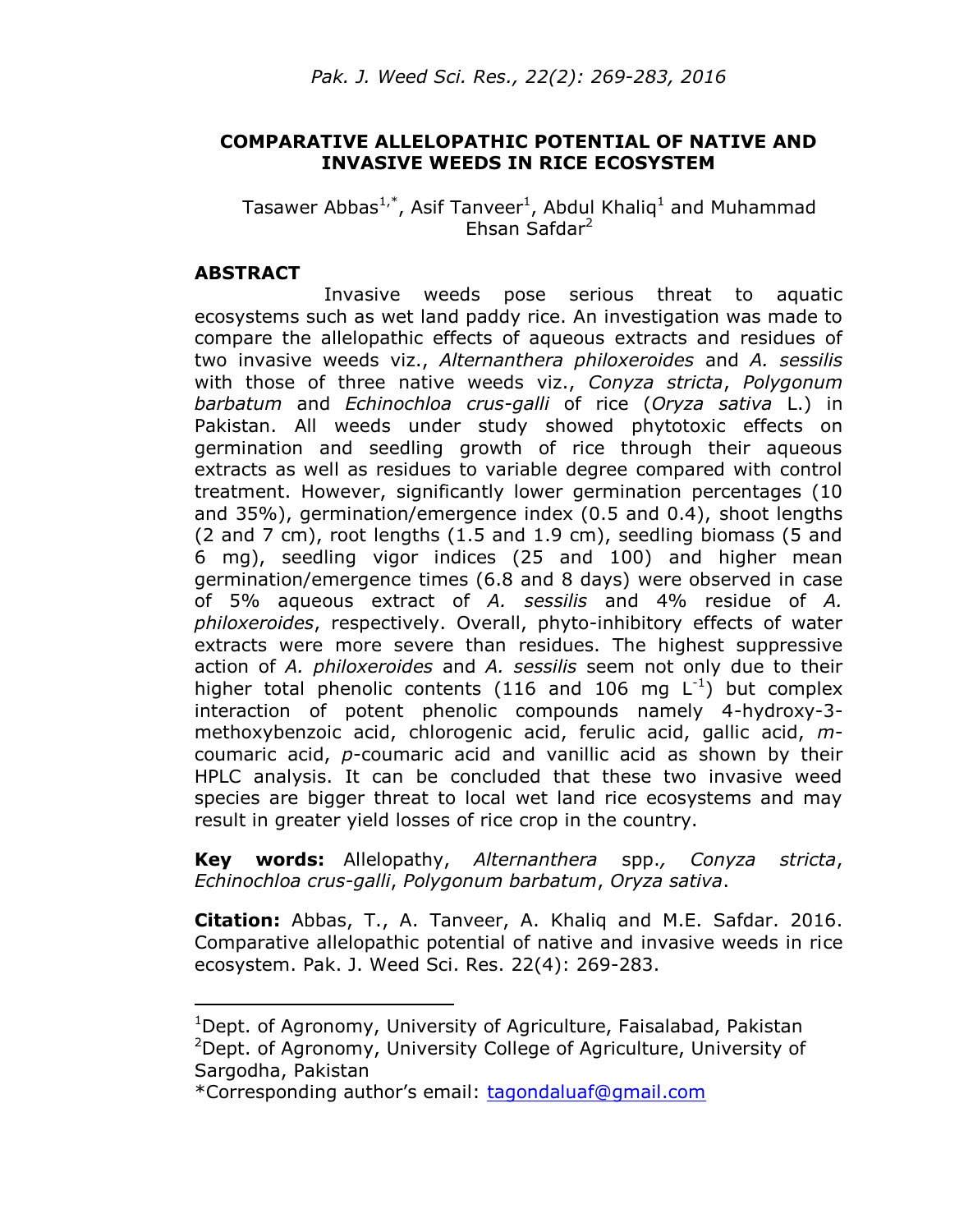## **INTRODUCTION**

Invasive weeds are becoming dominant over native weed species all over the world due to changing climate scenario (Sandel and Dangremond, 2011). Although successful invasion of alien plants is mostly attributed to their better physiological and phenological growth responses to increasing temperatures and  $CO<sub>2</sub>$  concentrations compared with local flora (Song *et al.*, 2009; Willis *et al.*, 2010). However, allelopathic interference also plays major role in successful invasion of weeds (Pandey, 1994). Moreover, aquatic and semi-aquatic plants are proved more successful invaders (Daehler, 1998). Weeds possess several naturally occurring allelochemicals in the form of secondary metabolites which may be released from their different parts to their surroundings that may negatively influence seed germination, seedling growth and other developmental processes of neighboring plants (Sajjad *et al.*, 2007; Iqbal *et al.*, 2010).

In addition to algal growth, wet land rice ecosystem is inhabited by various macrophytes including aquatic weeds which grow and interfere with rice plants. Manandhar *et al.* (2007) demonstrated that aquatic weeds exhibit allelopathicity against wet land rice and inhibit germination and seedling growth of rice. Since long ago, rice fields in Punjab, Pakistan had been occupied predominantly by *Echinochloa spp., Cyperus spp., Paspalum distichum, Sphenoclea zeylanica, Conyza stricta* and *Polygonum barbatum* (Saeed, 1987). However, recently, two species of genus *Alternanthera* namely *Alternanthera philoxeroides*  and *Alternanthera sessilis* also invaded wet land rice fields in Pakistan.

*Alternanthera philoxeroides* commonly known as alligator weed is an immersed aquatic weed. It was originated in South America, but has spread many parts of the world and now it is considered an invasive species in New Zealand, China, Pakistan, India, Australia, Thailand and the United States (Tanveer *et al.,* 2013). Alligator weed can grow in variety of habitats including dry land but is mostly found in in aquatic habitats (Clements, 2011; Masoodi and Khan, 2012). Alligator weed is commonly found in rice, sugarcane and maize crops and problematic to control (Everitt *et al.*, 2007). Zuo *et al.* (2012) reported that *A. philoxeroides* grown in aquatic ecotype showed stronger allelopathic potential than its terrestrial ecotype due to higher levels of antioxidant compounds (protein and flavones) and higher activity of protective enzymes (superoxidase dismutase, peroxidase and catalase). Sessile joy weed (*Alternanthera sessilis* L.), a common aquatic weed, is native to USA and spread around the world including Pakistan, Bangladesh, India, and many other countries of Southeast Asia. It is a perennial herb usually found in damp or wet spots (Grubben and Denton, 2004).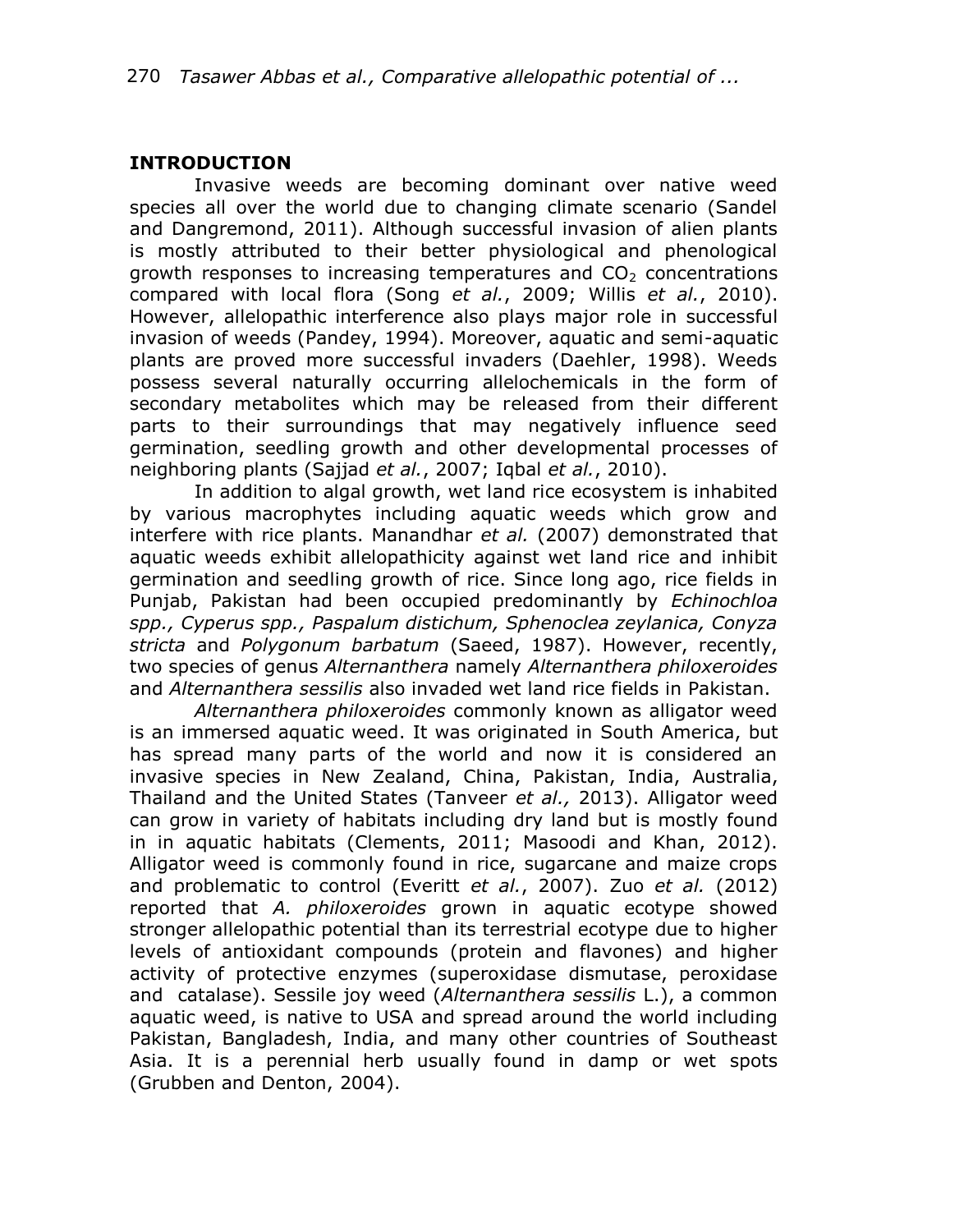The allelopathic potential of *A. philoxeroides* and *A. sessilis* against various crops including wheat, eggplant and rape has been widely studied (Liu *et al*., 2007; Zhang *et al.*, 2009; Dhole *et al.*, 2011). However, understanding about their phytotoxic ability against rice is also necessary to find probable reason of their invasive success. Therefore, studies were planned to compare allelopathic potential/ability of these aquatic invasive weeds in rice ecosystem with three indigenous weeds, *C. stricta*, *P. barbatum* and *E. crus-galli* in rice ecosystem.

### **MATERIALS AND METHODS**

Effects of water extracts and residues of five weed species, viz. *Alternanthera philoxeroides* (Mart.) Griseb*.* (alligator weed), *Aternanthera sessilis* L. (sessile joy weed), *Conyza stricta* L. (erect horseweed), *Polygonum barbatum* L. (joint weed) and *Echinochloa crus-galli* L. (barnyard grass) were studied at their different concentrations on the germination and early seedling growth of rice in Weed Science Laboratory, University of Agriculture Faisalabad, Pakistan during 2013.

#### **Collection of weeds**

Plants of selected weeds viz*. Alternanthera philoxeroides*, *A. sessilis, Conyza stricta*, *Polygonum barbatum* and *Echinochloa crusgalli* were uprooted randomly at maturity from Agronomic research area, University of Agriculture, Faisalabad, Pakistan during 2012. These weeds were gently washed in distilled water for removing dust and soil particles and then were dried in shade for a week at 25  $^{\circ}$ C. After drying, whole plants of each species were chopped into small pieces.

#### **Preparation of aqueous extracts and residues of weeds**

Dried weed plants were weighed and dipped separately in distilled water with  $1:20 \, (w/v)$  ratio at ambient temperature for a period of 24 hours. The 5% aqueous extract of each weed species was achieved by filtering mixture through 10 and 60 mesh sieves and finally through Whatman filter paper no.1. These were further diluted with distilled water to achieve a concentration of 2.5%. The 5 and 2.5% extracts of each weed were stored in separate bottles and tagged. To prepare residues, dried whole plants of each weed were ground into small pieces with the help of grinder and thoroughly mixed with soil to prepare their 2% and 4% (w/w) residue: soil mixtures. Rice seeds were sown in this residues mix soil without any decomposition before sowing.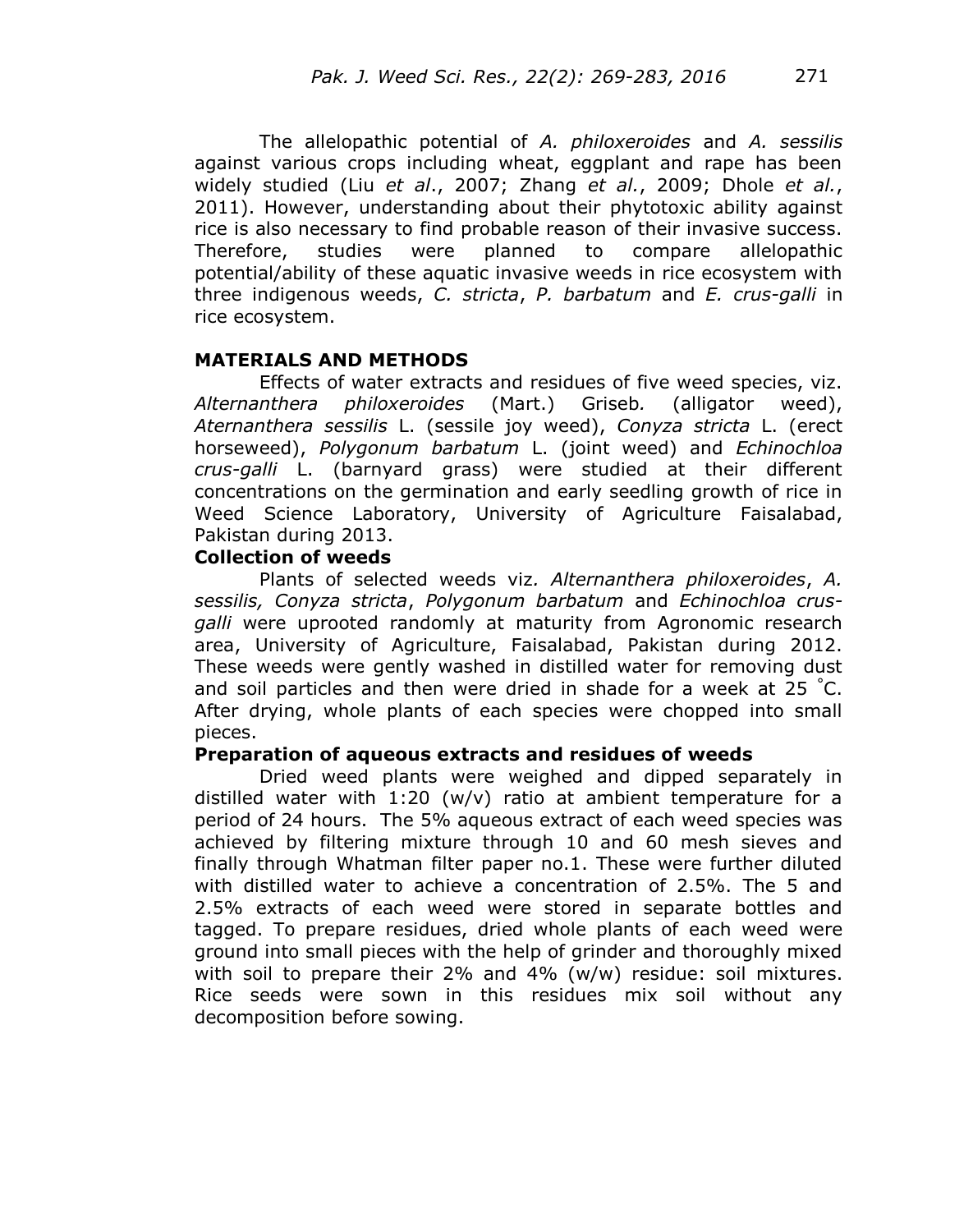## **Determination of total phenolic contents and types of phenolics**

Total water-soluble phenolics in water extracts of these weeds were estimated as per the method of Swain and Hillis (1959) using Folin-ciocalteu reagent. Their amounts were determined spectrophotometrically at 700 nm against the standard of ferulic acid in Table 1. For identification and quantification of suspected phytotoxins of *A. philoxeroides*, *A. sessilis, C. stricta*, *P. barbatum* and *E. crus-galli*, their aqueous extracts were chemically analyzed on Shimadzu HPLC system (Model SCL-10A, Tokyo, Japan). The peaks were detected by UV detector. Standards of suspected phytotoxins (Aldrich, St Louis, USA) were run similarly for their identification and quantification. The identified phenolics are listed along with their concentrations in the Table 2. Concentration of each isolated chemicals was determined by the following equation,

Concentration (ppm) =  $\frac{Area\ of\ the\ sample}{Area\ of\ the\ standard} \times$  Concentration of the standard  $\times$  Dilution factor

## **Aqueous extracts and residues bioassay studies**

To study the effect of whole plants aqueous extract of various weeds on germination and seedling growth of rice, ten rice seeds were placed separately in each petri dish lined with doubled layered filter paper. At start of experiment 7 ml of each extract at 2.5% and 5% concentration was applied in every petri dish, separately. Minimum and maximum temperatures were  $24+2$  °C and  $28+2$  °C, respectively. The extracts/distilled water were added to Petri dishes as and when needed. To study allelopathic effects of aquatic weeds residues on germination and seedling growth of rice, plastic pots of 11 cm diameter and 5 cm depth were filled with the 350 g soil 2% and 4% residue: soil mixtures, separately. Pots filled with residues free soil were kept as control. Ten seeds of wheat were placed in each pot. Then distilled water was applied to avoid the drying out of seedlings throughout the growth period. Minimum and maximum temperatures during the course of experiment were  $24+2$   $\degree$ C and  $28+2$   $\degree$ C, respectively. After 15 days, the seedlings were removed from petri plats and pots, washed with water and length of roots and shoots was measured. Roots and shoots were oven dried at 70 °C until a constant weight was obtained.

Germination / emergence were observed on daily basis as per method of Association of Official Seed Analysis (1990). The number of seeds germinated was counted daily up to fifteen days after which the observation ceased. Seeds were considered germinated, when their radicle length exceeded 2 mm. After fifteen days of sowing, germination percentage was calculated by following formula for each replication of a treatment: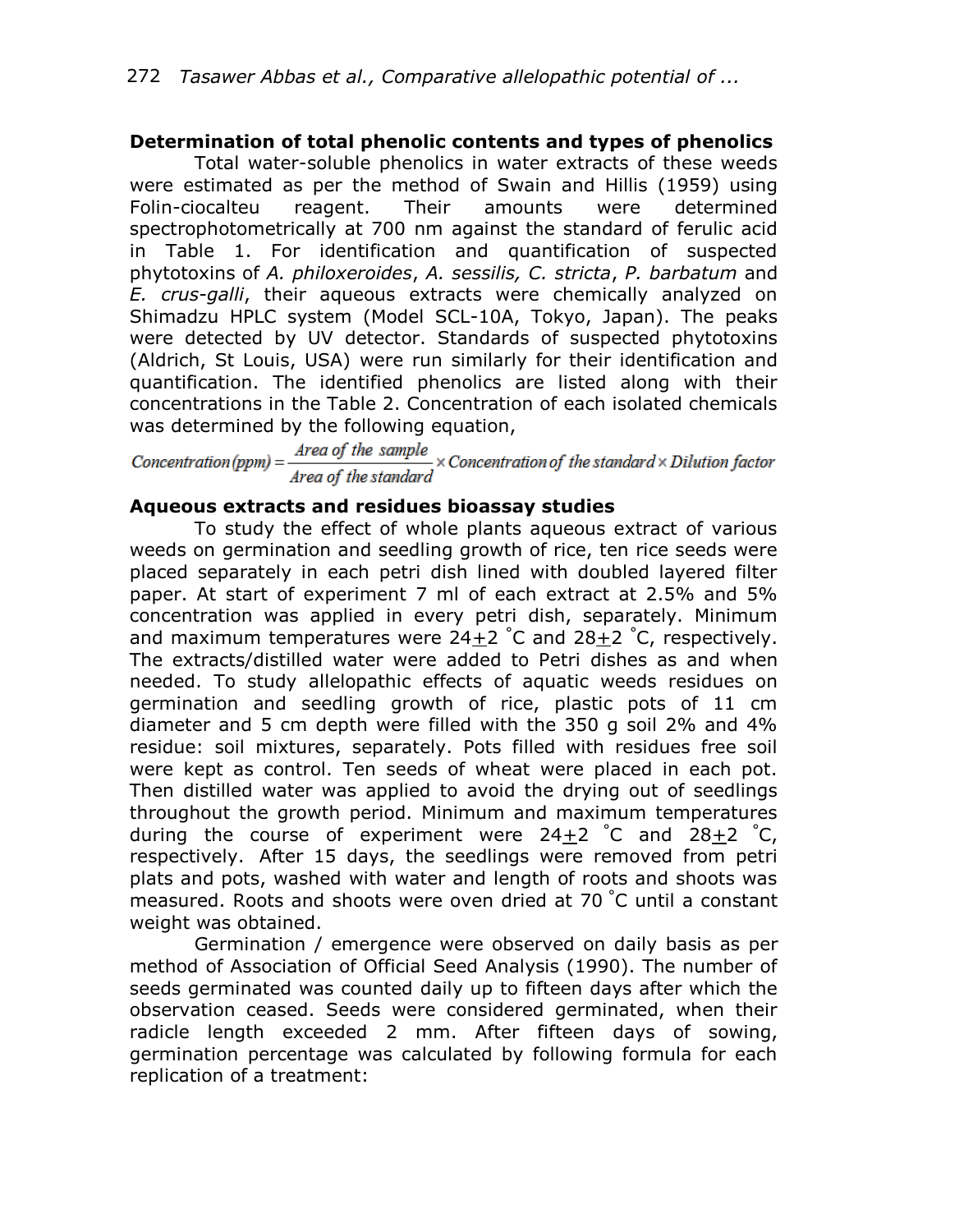No. of germinated/emerged seeds  $Germination/emeraence % aae =$  $\sim 100$ Total No. of seeds

Mean germination/ emergence time (MGT/MET) was calculated as per equation of Ellis and Roberts (1981):<br> $MGT/MET = \frac{\sum (D_n)}{\sum n}$ 

Where, n is the number of seeds or emerged seedlings on day D, and D is the total number of days counted from the beginning of germination.

The germination/ emergence index (GI/EI) was calculated as per Association of Official Seed Analysis (1990) by using the following formula:

|  | No.of germinated seeds | No.of germinated seeds |
|--|------------------------|------------------------|
|  | Days of first count    | Days of final count    |

Seedling vigor index was calculated following the equationgiven by Abdul-baki (1980):

 $SVI = Germanation/emergence % \times Radical length (cm)$ **Statistical analysis**

Data was analyzed statistically by using the Fisher's Analysis of Variance and least significant difference at 5% probability was used to compare the treatment's means (Steel *et al.*, 1997).

## **RESULTS AND DISCUSSION**

The results revealed that aqueous extracts of all weeds under study suppressed the germination percentage (GP), mean germination time (MGT) and germination index (GI) of rice as compared to distilled water treated control (Fig. 1-3). However, aqueous extract of *A. sessilis* at 5% concentration caused maximum inhibition by showing significantly lower GP (10%) and GI (0.5) and higher MGT (6.8 days). These results are in line with those of Manandhar *et al.* (2007) and Xuan *et al.* (2006) who observed that aqueous extracts of dominant weeds of rice field inhibit the germination of rice. Gu *et al.* (2008) reported that *E. crus-galli* reduced the germination and seedling growth of rice by releasing allelochemicals e.g. p-hydroxymandelic acid, inhibitory effect was more severe as concentration of water extract increased. The increase in MGT may result from the slowdown of physiological processes of the plants due to the impairment of seeds respiration caused by allelochemicals (Weir *et al.*, 2004). Reduction in GP may due to decreased activity of enzymes involves in translocation of stored seed assimilates during germination of seeds (Hilda *et al.*, 2002).

Seedling growth parameters of rice as influenced by aqueous extracts of weeds have been depicted in figures 4-7 which showed that aqueous extracts of all weeds caused inhibitory effects on shoot length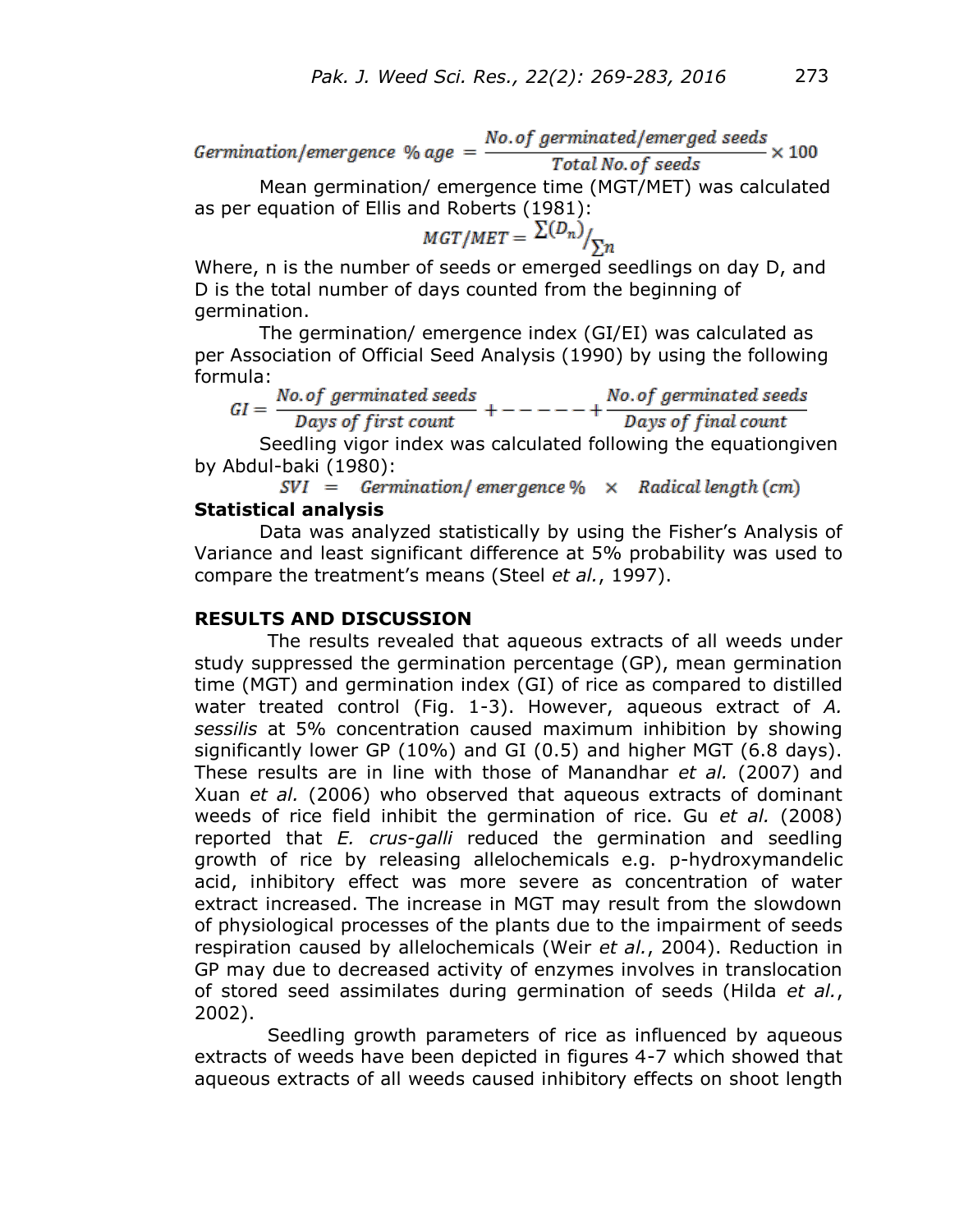(SL), root length (RL), seedling biomass (SB) and seedling vigor index (SVI) compared with control. However, SL was promoted to some extent by 2.5% aqueous extract of *E. crus-galli* (Figure 4). The significantly lower SL  $(2 \text{ cm})$ , RL  $(1.5 \text{ cm})$ , SB  $(5 \text{ mg})$  and SVI  $(25)$  of rice seedlings were produced by 5% aqueous extract of *A. sessilis* which were followed by those noted in case of 5% aqueous extract of *A. philoxeroides* (Figures 4-7). These results are supported by the findings of Zuo *et al.* (2012) who reported that *Alternanthera* sp. exhibited greater allelopathic potential due to its antioxidants compounds. Punjani (2005) and Mubeen *et al.* (2011) reported that aqueous extracts of different parts and whole plant of different weeds reduced the root and shoot length and total dry weight of rice seedling. Findings are further supported by Manandhar *et al.* (2007) who reported that dominant weeds of rice field reduced the germination and inhibit the root and shoot elongation of rice seedlings.

Regarding effect of residues of weeds under study on germination of rice, suppressive action was also noted in case of all weeds compared with control (Figures 8-10). However, significantly lower GP (35%) and emergence index (EI) (0.4) whereas significantly higher mean emergence time (MET) (8 days) were observed in pots filled with *A. philoxeroides* residues at 4% concentration. difference between residues of all tested weeds in influencing emergence percentage, MET and EI of rice seeds (Figure 11-14). All weeds residues at 2 and 4% significantly increase rice MET, while a reduction in emergence percentage and EI was observed in rice seedlings as compared to control soil. Effect of *A. philoxeroides* and *A. sessilis* was stronger than other weeds residues. The overall germination inhibition was more pronounced in case of 4% residues as compared to 2% residues. Our results are in agreement with those of Katoch *et al.* (2012) who also found that residues of weeds in the soil had inhibitory effect on the emergence traits of rice.

 Residues of all tested weeds at both concentrations inhibited the SL, RL, SB and SVI of rice than control (Figures 11-14). Significantly lower SL (7 cm), RL (1.9 cm), SB (6 mg) and SVI (100) were found in treatments receiving 4% residue of *A. philoxeroides*. Data show that suppressive effect was more severe at 4% as compare to 2% residues concentration. These findings are in line with those of earlier studies where residues of allelopathic weeds also showed deleterious effect on early growth of rice (Batish *et al.*, 2009) by releasing water-soluble phenolic acids into the soil environment. Dongre and Singh (2007) also noted that allelopathic effects of weed residues increased by increasing their concentration. Previous literature revealed that *A. philoxeroides* and *A. sessilis* put strong inhibitory effect on seed germination and seedling growth of different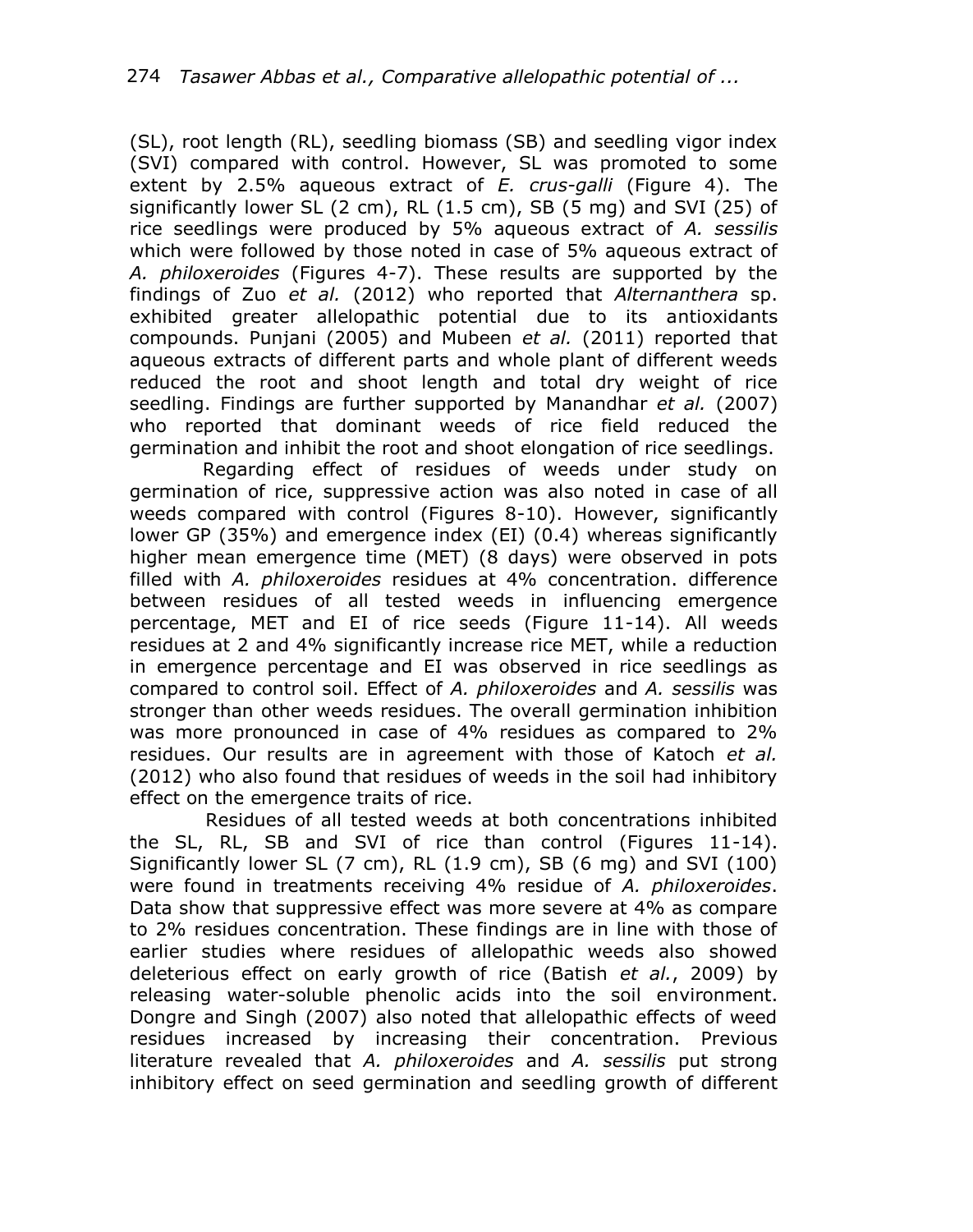field crop on account of their allelopathic potential (Dhole *et al.*, 2011; Abbas *et al.*, 2014). Several studies have documented that when weeds grow in the field; their decaying residues affect the germinations and seedling growth of associated crops (Shaukat *et al.*, 2003; Batish *et al.*, 2005).

Comparison of allelopathic properties of aqueous extracts and residues of weed species studied depicted that phytotoxic inhibitory effects on germination and seedling growth of rice were more pronounced in case of their aqueous extracts than residues. Soil incorporated residues caused lesser inhibition than aqueous extract in petri dishes because soil possesses the capability to adsorb/detoxify bioactive compounds (Inderjit and Weiner, 2001). In our studies, more suppressive action of *A. sessilis* and *A. philoxeroides* aqueous extracts and soil residues seem to be due to their higher total phenolic contents (116 and 106 mg  $L^{-1}$ ) and complex allelopathic interaction of 4hydroxy-3- methoxy benzoic acid, chlorogenic acid, ferulic acid, gallic acid, *m*-coumaric acid, *p*-coumaric acid and vanillic acid as detected by HPLC analysis (Tables 1 and 2). It is expected that the presence of these phenolics in the weeds played a role in inhibition of seed germination and growth of rice. Chon *et al.* (2005) reported that phenolic compounds are major allelochemicals which cause inhibition in germination and early seedling growth of plants.

## **CONCLUSION**

Present studies lead us to onclude that two invasive weeds *A. sessilis* and *A. philoxeroides* have more inhibitory effects on rice compared with conventional weed including *C. stricta, P. barbatum* and *E. crus-galli*. Their higher phytotoxic interference will be a threat to rice crop in Pakistan and may play havoc with rice yields in conventional wet land rice ecosystem.

| S. No. | Weeds            | Total phenolics (mg $L^{-1}$ ) |
|--------|------------------|--------------------------------|
|        | A. philoxeroides | 106                            |
|        | A. sessilis      | 116                            |
|        | C. stricta       | 159                            |
|        | E. crus-galli    | 429                            |
|        | P. barbatum      | 56                             |

**Table-1.** Total phenolics content quantified in weeds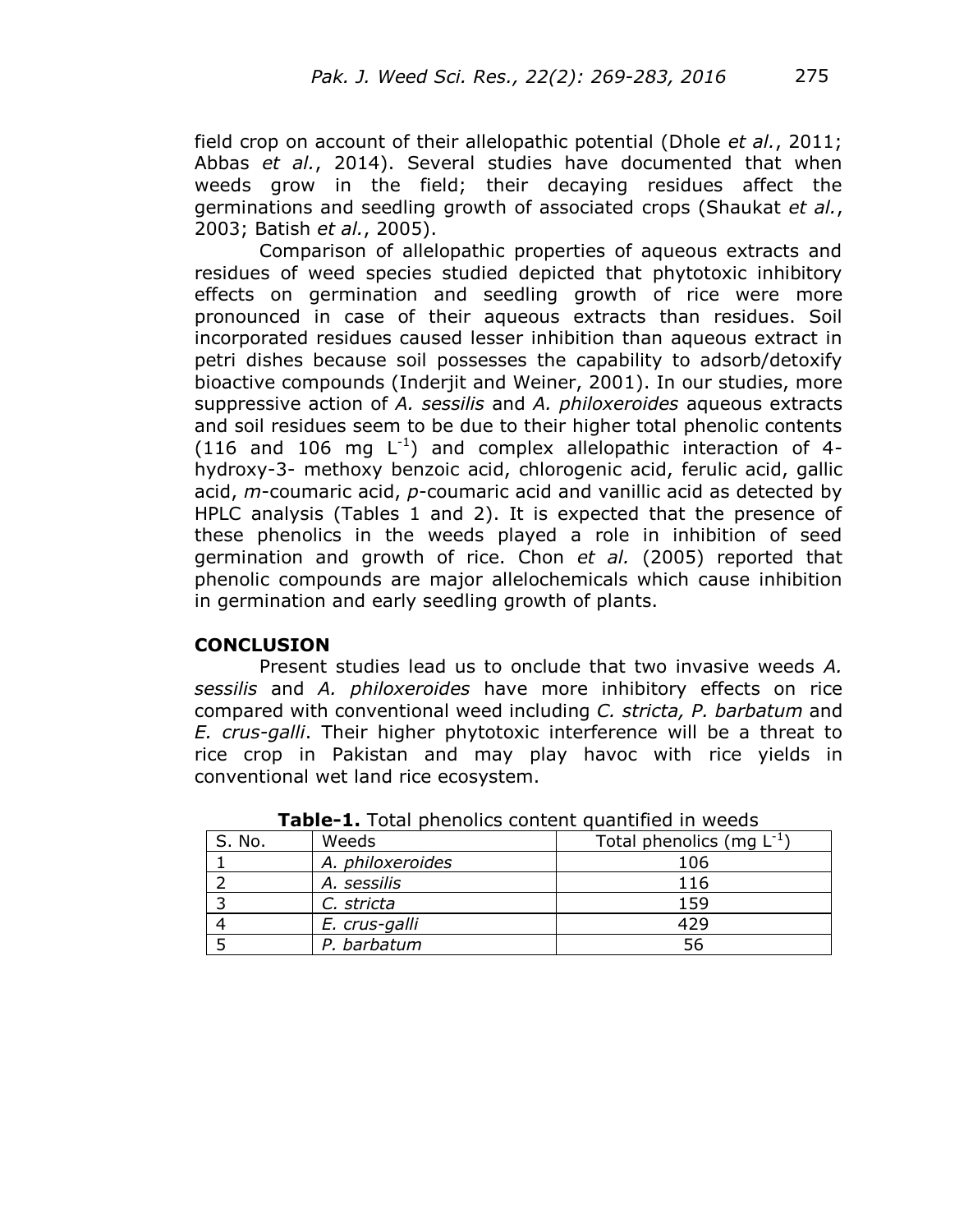| Sr.<br>No.     | Phenolics                                | А.<br>philoxeroi<br>des | A. sessilis | C. stricta                   | E. crus-<br>galli | Ρ.<br>barbatum |
|----------------|------------------------------------------|-------------------------|-------------|------------------------------|-------------------|----------------|
| $\mathbf{1}$   | 4-Hydroxy-<br>3- Methoxy<br>benzoic acid | 96.30                   |             |                              |                   |                |
| 2              | Caffeic acid                             |                         |             |                              | $\overline{a}$    | 102.01         |
| 3              | Chlorogenic<br>acid                      |                         | 50.40       | 63.00                        |                   | 44.50          |
| 4              | Ferulic acid                             |                         | 53.00       | 80.40                        | -                 |                |
| 5              | Gallic acid                              |                         | 65.04       | $\qquad \qquad \blacksquare$ | ۰                 |                |
| 6              | m-Coumaric<br>acid                       | 12.90                   |             | 8.60                         | 32.00             | 25.01          |
| $\overline{7}$ | p-Coumaric<br>acid                       | 9.00                    |             |                              | 38.00             | 20.10          |
| 8              | Syringic acid                            |                         |             |                              |                   |                |
| 9              | Vanillic acid                            |                         | 58.80       |                              | 168.20            |                |
| Total          |                                          | 118.20                  | 227.24      | 152.00                       | 238.2             | 191.62         |

**Table-2.** Types and quantities of phenolic compounds (mg  $L^{-1}$ ) identified in aqueous extracts of weeds.



■ 2.5% 図5%



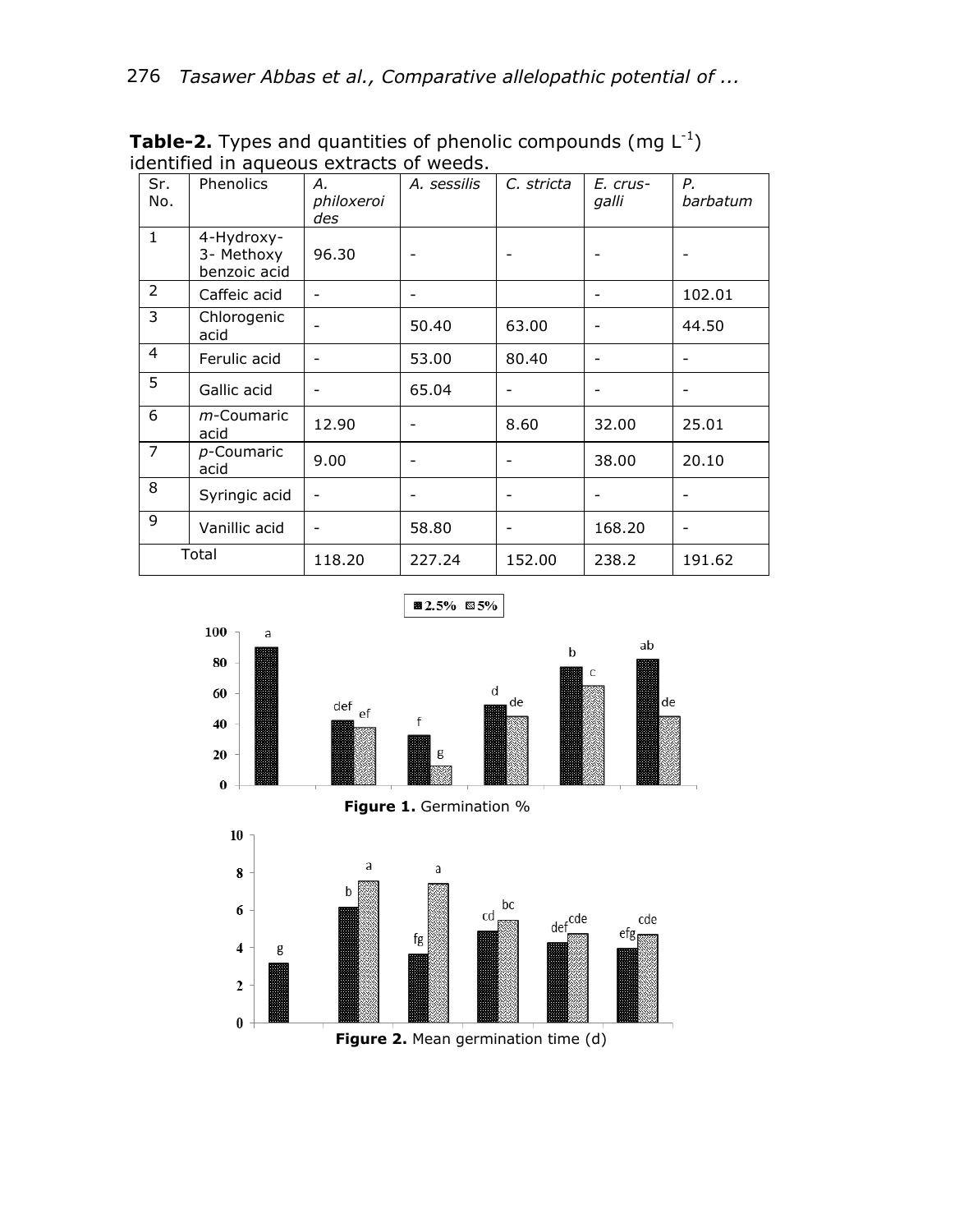

Allelopathic effects of whole plant aqueous extract of aquatic weeds on (Fig. 1) germination percentage, (Fig. 2) mean germination time, (Fig. 3) Germination Index of rice.

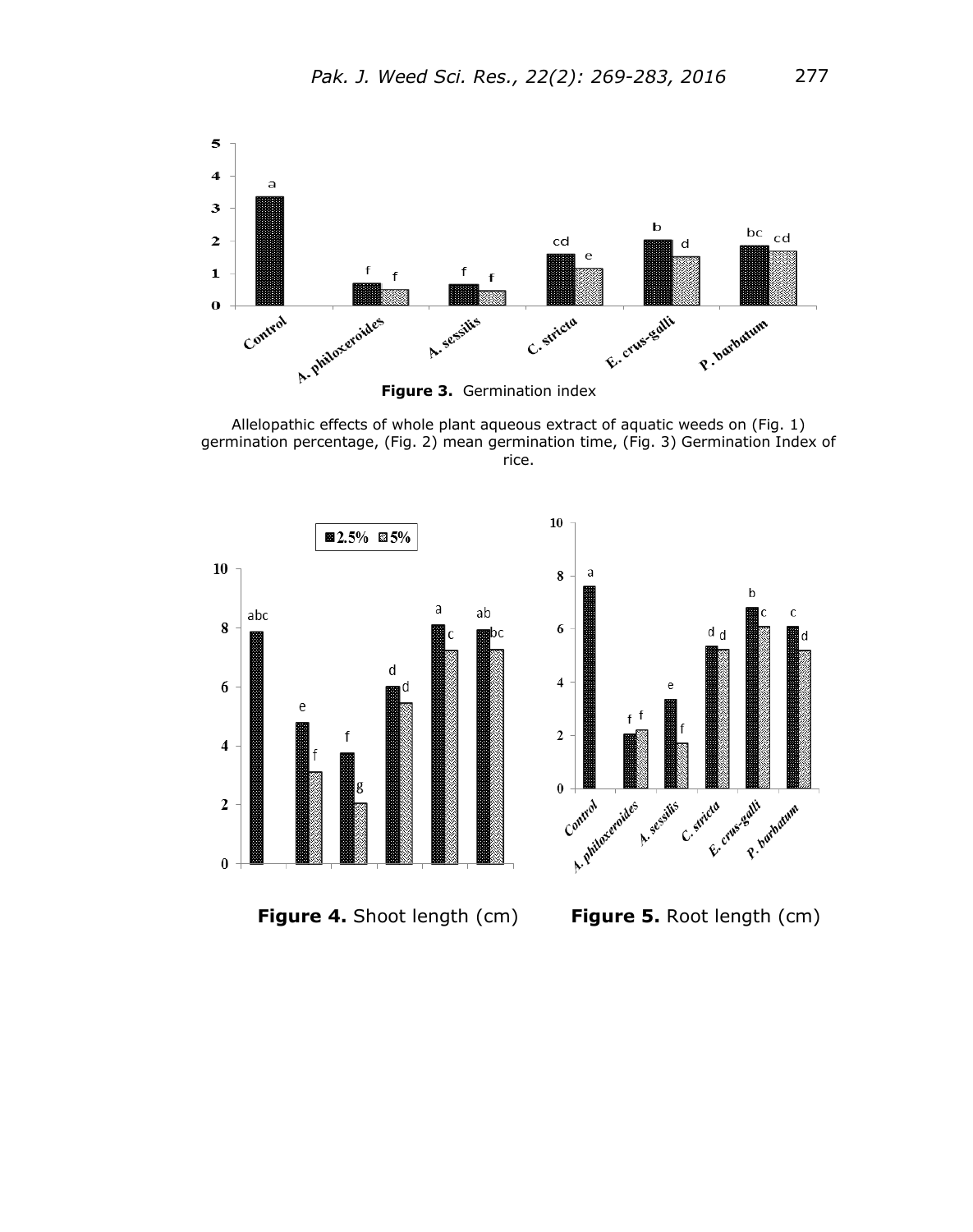



**Figure 6**. Total dry weight (mg) **Figure 7.** Seedling vigor index (cm)

Allelopathic effects of whole plant aqueous extract of aquatic weeds on (Fig. 4) shoot length and (Fig. 5) root length (Fig. 6) total dry weight and (Fig. 7) seedling vigor index of rice. of rice



**Figure 9.** Mean emergence time (d)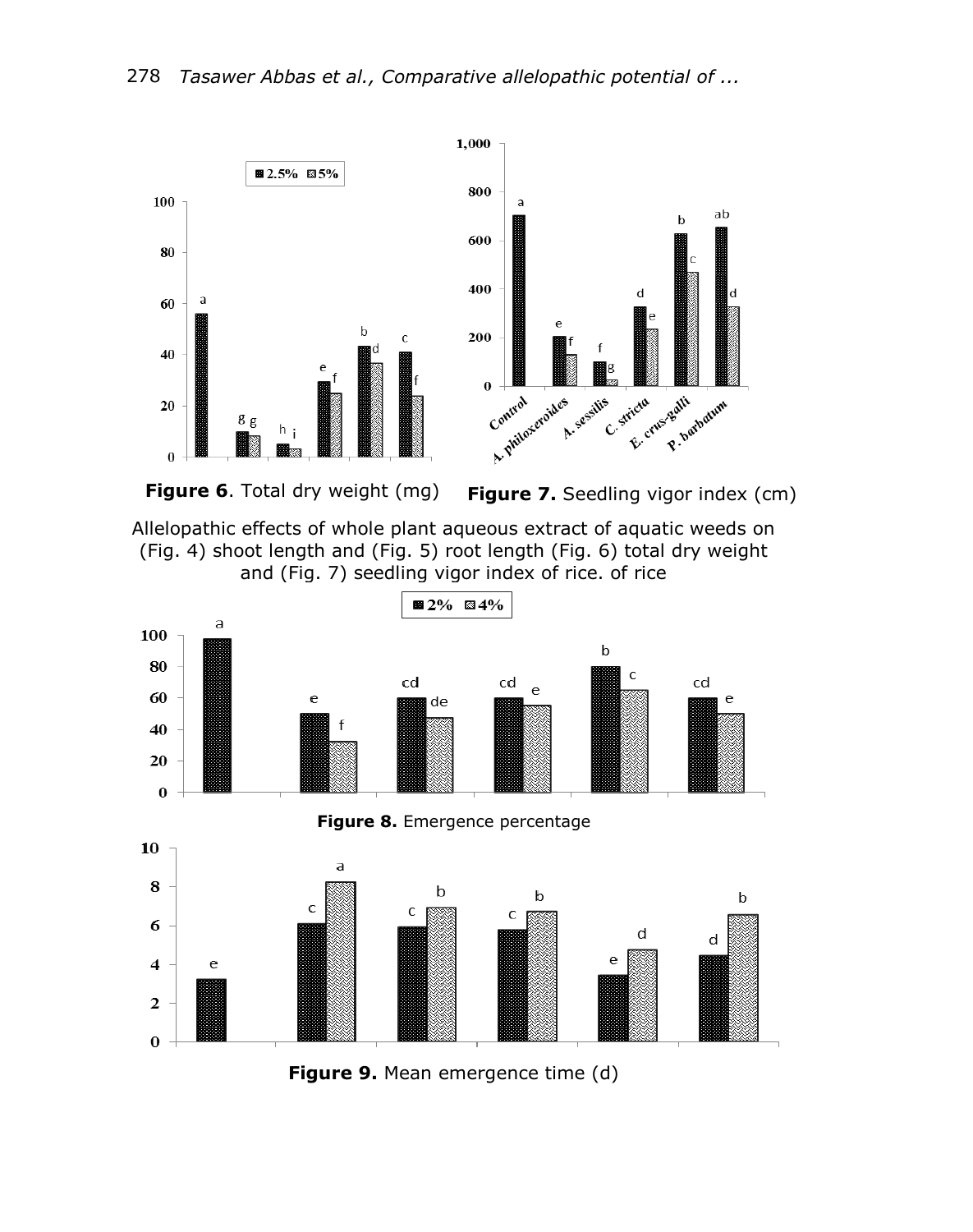



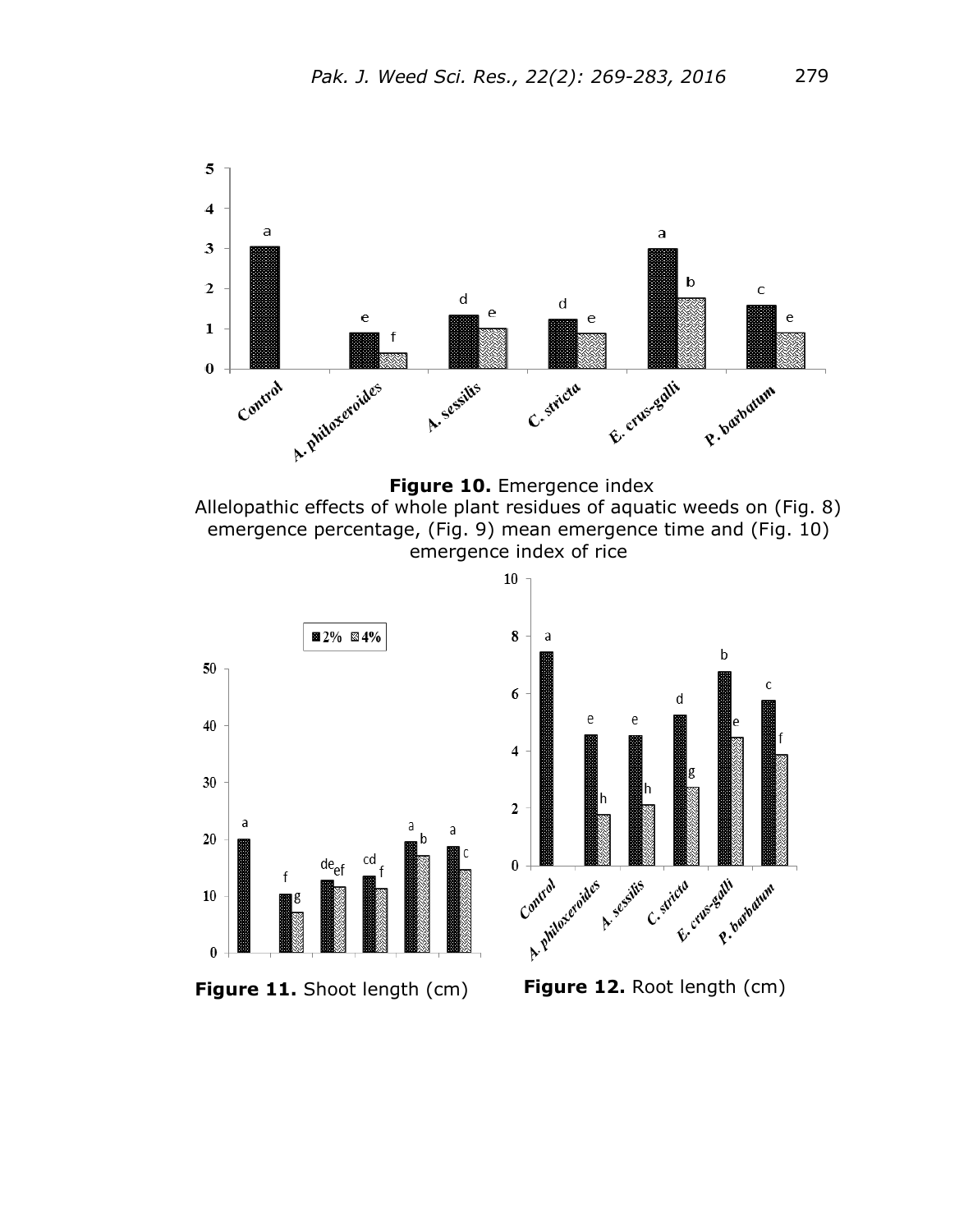

**Figure 13.** Total dry weight (mg) **Figure 14**. Seedling vigor index

Allelopathic effects of whole plant residues of aquatic weeds on (Fig. 11) shoot length, (Fig. 12) root length, (Fig. 13) total dry weight and (Fig. 14) seedling vigor index of rice

## **REFERENCES CITED**

- Abbas, T., A. Tanveer, A. Khaliq, M.E. Safdar and M.A.Nadeem. 2014. Allelopathic effects of aquatic weeds on germination and seedling growth of wheat. Herbologia 14 (2): 11-25.
- Abdul-Baki, A.A. 1980. Biochemical aspects of seed vigour*.* Hort. Sci. 15:765-771.
- Association of Official Seed Analysis. 1990. Rules for testing seeds. J. Seed Tech. 12: 1-112.
- Batish, D.R., S. Kaur, H.P. Singh and R.S. Kohli. 2009. Nature of interference potential of leaf debris of *Ageratum conyzoides*. Plant Growth Regul. 57(2): 137-144.
- Batish, D.R., H.P.Singh, J.K. Pandher and R.K. Kohli. 2005. Allelopathic interference of *Parthenium hysterophorus* residues in soil. Allelopathy J. 15 (2): 321- 322.
- Chon, S.U., H.G. Jang, D.K. Kim, Y.M. Kim, H.O. Boo and Y.J. Kim. 2005. Allelopathic potential in lettuce (*Lactuca sativa* L.) plants. Sci. Hort. 106: 309-317.
- Clements, D., T.M. Dugdale and T.D. Hunt. 2011. Growth of aquatic alligator weed (*Alternanthera philoxeroides*) over 5 years in south-east Australia. Aq. Inv. 6(1): 77-82.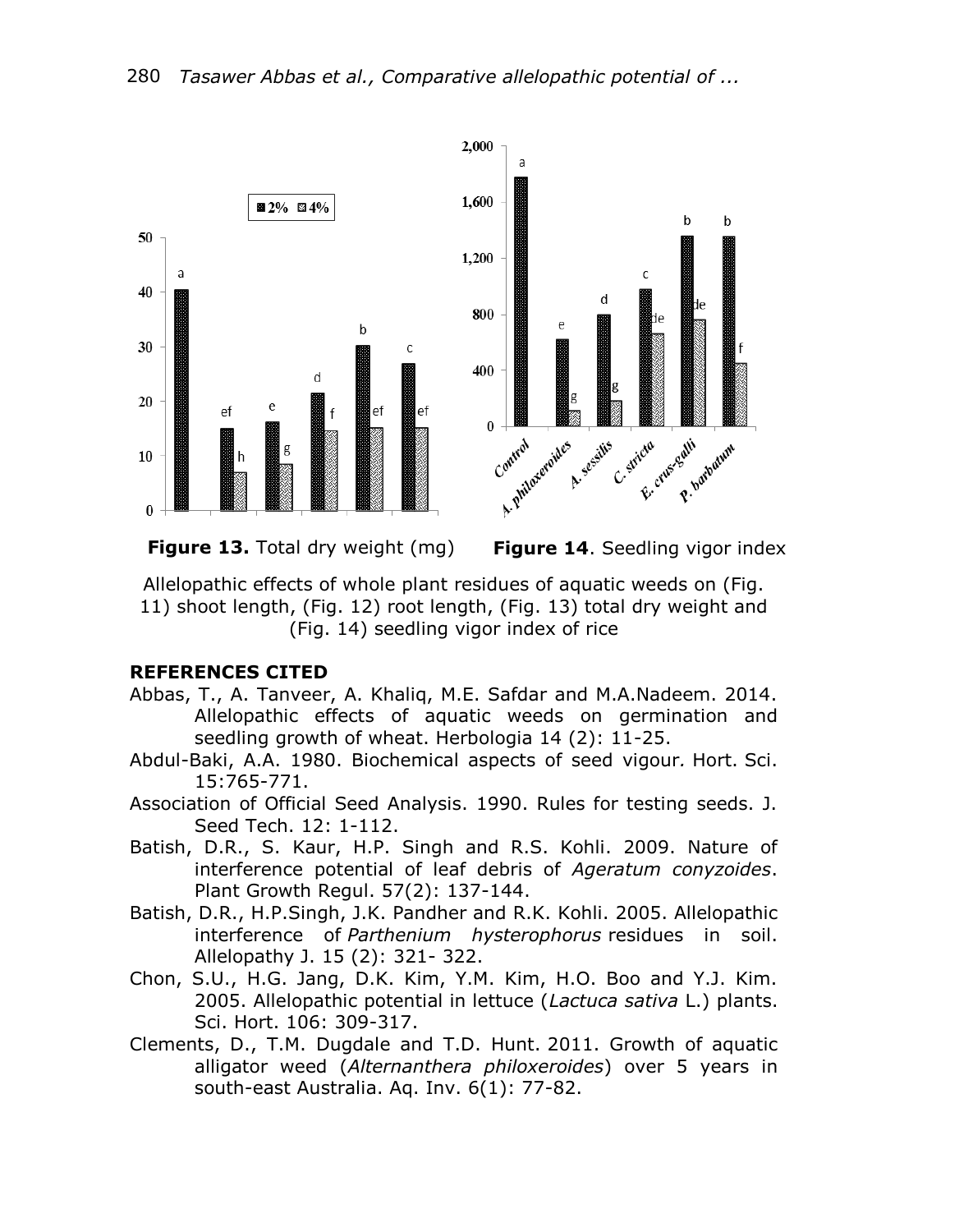- Dhole, J.A., S. Bodke and N. Dhole. 2011. Allelopathic effect of aqueous extract of five selected weed species on seed mycoflora, seed germination and seedling growth of *Sorghum vulgare* Pers. (Jawar). RJPBCS. 2 (3): 142-148.
- Daehler, C.C. 1998. The taxonomic distribution of invasive angiosperm plants: Ecological insights and comparison to agricultural weeds. Biological Conservation. 84: 167-180.
- Dongre, P.N. and A.K. Singh. 2007. Inhibitory effects of weeds on growth of wheat seedlings. Allelopathy J. 20 (2): 387-394.
- Ellis, R.A. and E.H. Roberts.1981. The quantification of ageing and survival in orthodox seeds. Seed Sci. Tech. 9: 373-409.
- Everitt, J.H., R.L. Lonard and C.R. Little. 2007. Weeds in South Texas and Northern Mexico. Lubbock: Texas Tech University Press.
- Hilda, G.G., Z.G. Francisco, R.K. Maiti, M.L. Sergio, L. Del Rio Dora Elia and M.L. Salomon.2002. Effect of extracts of *Cynodon dactylon*  L. and *Sorghum halepense* L. on cultivated plants. Crop Res. (Hisar) 23(2): 382-388.
- Grubben, G.J.H. and O.A. Denton. 2004. Plant Resources of Tropical Africa 2. Vegetables. PROTA Foundation, Wageningen; Backhuys, Leiden; CTA, Wageningen.
- Gu, Y., H.B. Li and C.H. Kong. 2008. Allelopathic potential of barnyard grass on rice and soil microbes in paddy. Allelopathy J. 21(2): 389-396.
- Inderjit and J. Weiner. 2001. Plant allelopathic interference or soil chemical ecology? Persp. Plant Ecol. Evol. System. 4: 3-12.
- Iqbal, J., F.Karim and S. Hussain. 2010. Response of the wheat crop (*Triticum aestivum* L.) and its weeds to allelopathic crop water extracts in combination with reduced herbicides rates. Pak. J. Agric. Sci. 47(3): 309-316.
- Katoch, R., A. Singh and N. Thakur. 2012. Effect of weed residues on the physiology of common cereal crops. IJERA. 2: 301-304.
- Liu, A.R., Y.B. Zhang, X.M. Zhang, X.L. He and Q. Wu. 2007. Effects of aqueous extract from alligator weed on seed germination and seedling development of *Lolium perenne* and *Festuca arundinacea*.Acta Pratacult.Sin.16: 96–101.
- Manandhar, S., B.B. Shrestha and H.D. Lekhak. 2007. Weeds of paddy field at kirtipur, Katmandu. Sci. World. 5(5): 100-106.
- Masoodi, A. andF.A Khan, 2012. Invasion of alligator weed (*Alternanthera philoxeroides*) in Wular Lake, Kashmir, India. Aq. Inv. 7(1): 143–146.
- Mubeen, K., M.A. Nadeem,A Tanveer and Z.A. Zahir.2011. Allelopathic effect of aqueous extracts of weeds on the germination and seedling growth of rice (*Oryza sativa* L.). Pak. J. Life Soc. Sci. 9(1): 7-12.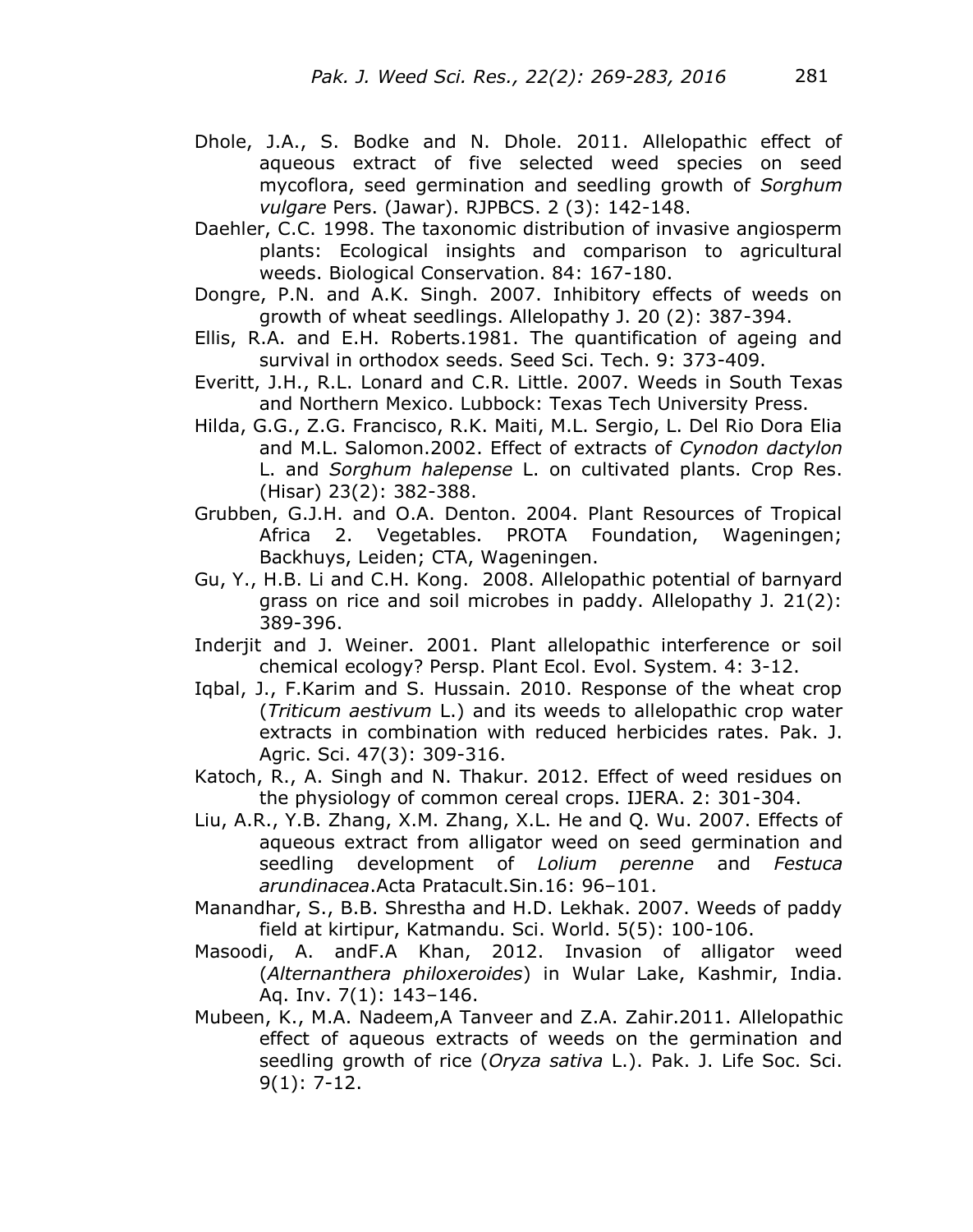- Pandey, D.K. 1994. Inhibition of salvinia (*Salvinia molesta* Mitchell) by parthenium (*Parthenium hysterophorus* L.) II. Relative effect of flower, leaf, stem, and root residue on salvinia and paddy. J. Chem. Ecol. 20(12): 3123-3131.
- Punjani, B.L. 2005. Allelopathic effects of *Prosopis chilensis* (Molina) Stuntz. on germination and seedling growth of rice. Allelopathy J. 16(2): 295-299.
- Saeed, S.A., M.Hussain and A.M. Bajwa. 1987. Cereal weeds and their management in Punjab. Progr.Farming. 7(1): 26-29.
- Sajjad, H., S.Sadar, S. Khalid, A. Jamal, A. Qayyum and Z. Ahmad. 2007. Allelopathic potential of Senna (*Cassiaan gustifolia* Vahl.) on germination and seedling characters of some major cereal crops and their associated grassy weeds. Pak. J. Bot. 39(4): 1145-1153.
- Sandel, B. and E.M. Dangremond. 2011. Climate change and the invasion of California by grasses. Global Change Biol.  $18(1)$ : 277–289.
- Shaukat, S.S., Z. Tajuddin and I.A.Siddiqui. 2003. Allelopathic potential of *Launaea procumbens* (Roxb.) Rammaya and Rajgopal: A Tropical Weed. Pak. J. Biol. Sci. 6(3), 225-230.
- Song, [L.](http://www.sciencedirect.com/science/article/pii/S1146609X08001392), L.Song, J.Wu, C.Li, F.Li, S.Peng and B.Chen. 2009. Different responses of invasive and native species to elevated  $CO<sub>2</sub>$  concentration. Acta Oecologica $.35(1)$ : 128-135.
- Steel, R.G.D., J.H. Torrie and D. Dicky. 1997. Principles and Procedures of Statistics. Multiple comparisons. 3rd Ed., MC Graw Hill Book Co, NY USA, pp. 178-198.
- Swain, T. and W.E. Hillis. 1959. The phenolic constituents of *Prunus domestica* L*.* I. The quantitative analysis of constituents. J. Sci. Food Agric*.* 10(1)): 63-68.
- Tanveer, A., A.Khaliq, and M.H.Siddiqui. 2013. A review on genus Alternanthera weeds implications. Pak. J. Weed Sci. Res*.* 19(1): 53-58.
- Weir, T.L., S.W.Park and J.M. Vivanco. 2004. Biochemical and physiological mechanisms mediated by allelochemicals. Curr. Opin. Plant Biol. 7: 472-479.
- Willis, C.G., B.R. Ruhfel, R.B. Primack, A.J. Miller-Rushing, J.B. Losos and C.C. Davis. 2010. Favorable climate change response explains non-native species' success in Thoreau's woods. PLOS ONE. 5(1): 1-4.
- Xuan, T.D., I.M. Chung, T.D. Khanh and S. Tawata. 2006. Identification of phytotoxic substances from early growth of barnyardgrass (*Echinochloa crus-galli*) root exudates. J. Chem. Ecol*.* 32(4): 895–906.